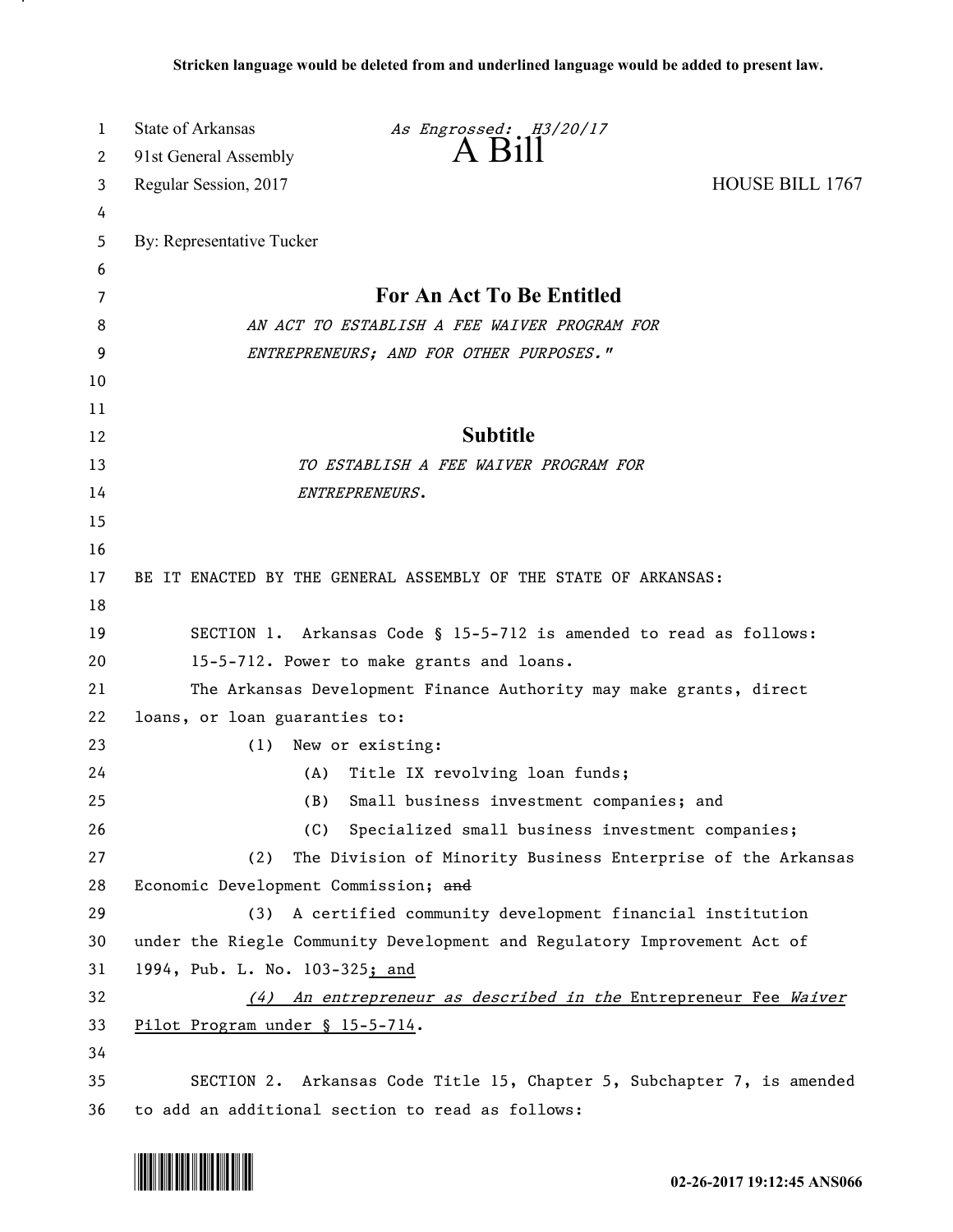| 1  | 15-5-714. Entrepreneur Fee Waiver Pilot Program                              |  |  |
|----|------------------------------------------------------------------------------|--|--|
| 2  | There is created a program to be known as the "Entrepreneur Fee<br>(a)       |  |  |
| 3  | Waiver Pilot Program".                                                       |  |  |
| 4  | The program shall be developed, implemented, and administered by<br>(b)      |  |  |
| 5  | the Arkansas Development Finance Authority.                                  |  |  |
| 6  | The purpose of the program is to encourage and assist<br>(c)                 |  |  |
| 7  | entrepreneurs by providing a waiver of state filing fees, state permit fees, |  |  |
| 8  | or state licensing fees associated with the formation of a small business in |  |  |
| 9  | this state.                                                                  |  |  |
| 10 | As used in this section, "entrepreneur" means an individual<br>(d)           |  |  |
| 11 | starting a small business and who meets the eligibility criteria established |  |  |
| 12 | by the authority for the program.                                            |  |  |
| 13 | (e) The authority shall promulgate rules in accordance with the              |  |  |
| 14 | Arkansas Administrative Procedure Act, § 25-15-201 et seq., to establish     |  |  |
| 15 | criteria for the review and approval of applications for the program.        |  |  |
| 16 | (f) A entrepreneur shall apply to the authority, using the form              |  |  |
| 17 | prescribed by the authority, before the formation of the small business for  |  |  |
| 18 | which the entrepreneur seeks waiver of the state filing fees, state permit   |  |  |
| 19 | fees, or state licensing fees.                                               |  |  |
| 20 | (g) Any waivers or vouchers under this section shall be provided in          |  |  |
| 21 | the manner determined by the authority.                                      |  |  |
| 22 | The total amount waived by the authority under this section shall<br>(h)     |  |  |
| 23 | not exceed five hundred thousand dollars (\$500,000) per fiscal year.        |  |  |
| 24 | The Secretary of State shall provide notice of the Entrepreneur<br>(i)       |  |  |
| 25 | Fee Waiver Pilot Program to an entrepreneur filing for the formation of a    |  |  |
| 26 | small business in this state.                                                |  |  |
| 27 |                                                                              |  |  |
| 28 | SECTION 3. TEMPORARY LANGUAGE. DO NOT CODIFY. Entrepreneur Fee Waiver        |  |  |
| 29 | Pilot Program - Report.                                                      |  |  |
| 30 | $(a)(1)$ On or before December 15, 2018, the Arkansas Development            |  |  |
| 31 | Finance Authority shall review the effectiveness of the Entrepreneur Fee     |  |  |
| 32 | Waiver Pilot Program under § 15-5-714.                                       |  |  |
| 33 | The review described in subdivision (a)(1) of this section<br>(2)            |  |  |
| 34 | shall include without limitation:                                            |  |  |
| 35 | The number and type of Arkansas small businesses that<br>(A)                 |  |  |
| 36 | were formed in connection with the program;                                  |  |  |